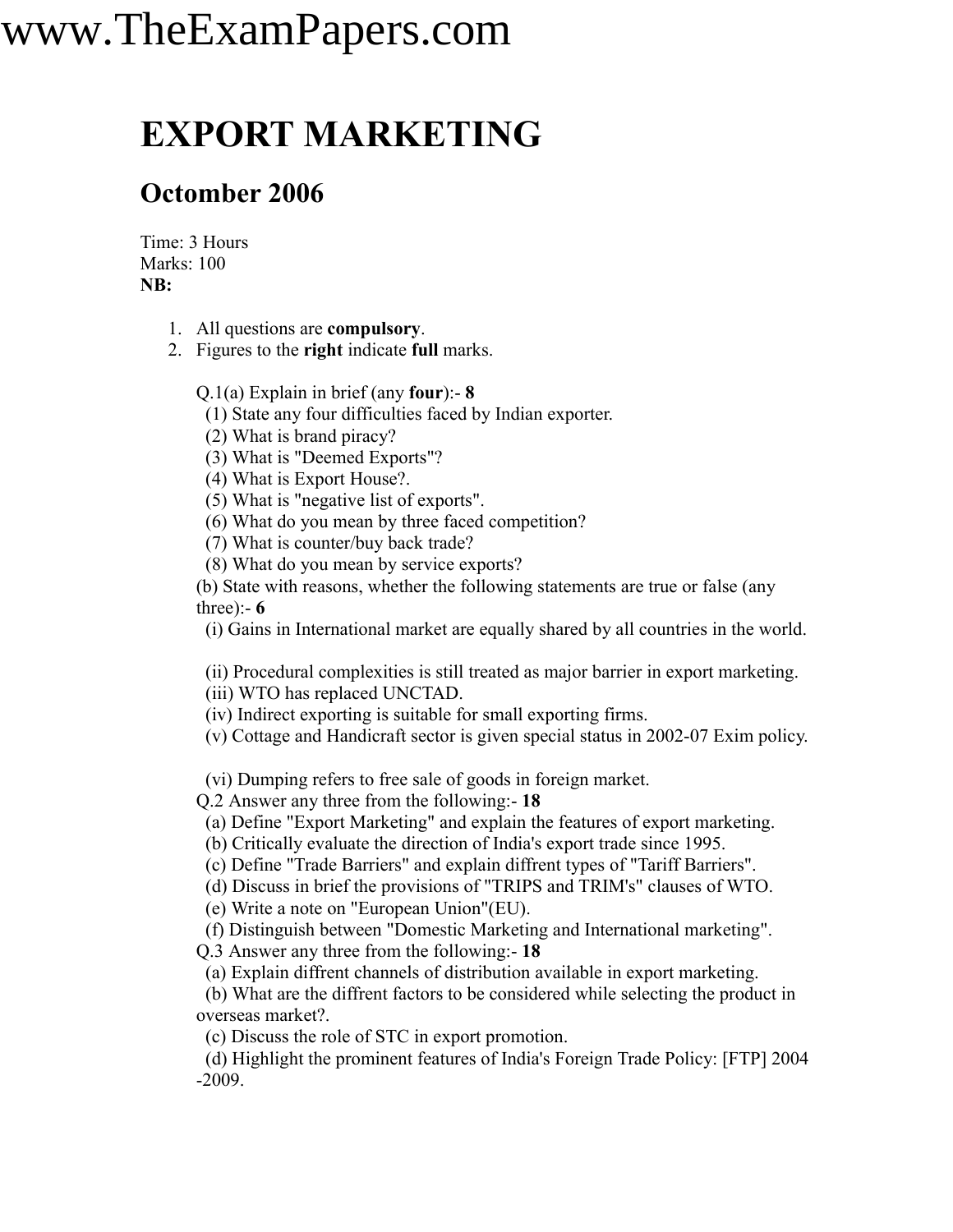### www.TheExamPapers.com

(e) Define 'Branding'. Explain different branding strategies available to exporter.

(f) Write a. note on 'Product Life Cycle'.

#### **Section II**

Q.4(a) Answer in brief (any four):- **8**

i. What is break-even point in export pricing?

ii. What is skimming pricing strategy?

iii. State any four functions of RBI.

iv. What is Certificate of Origin?

v. State any two methods of Pre-shipment Inspection.

vi. What facilities are offered in Red clause L/C and Green clause L/C?

vii. Why marine insurance cover is necessary in export marketing?

viii. What is a role of Customs appraiser in shipment stage?

(b) Give full forms of the following abbreviations:  $\hat{a}\in\mathcal{C}$ 

i. SIDBI

ii. FICCI.

iii. EPCG

iv. FEMA.

v. LIBOR

vi. ADB.

Q.5 Answer any three from the following:- **18**

(a) What are the objectives of pricing?

(b) Distinguish between "Pre-shipment and Post-shipment Finance".

(c) State and explain various specific policies of ECGC that cover export risks.

(d) Discuss the Forfeiting Scheme of EXIM Bank.

(e) Define Letter of Credit and discuss the parties to L/C.

(f) Explain the registration procedure involved in export marketing

Q.6 Answer any three from the following: $\hat{a} \in \mathcal{C}$  18

(a) What is Proforma Invoice? How does it differ from commercial invoice?

(b) Explain the importance of following documents: (i) Mate's receipt. (ii) Bill of Lading.

(c) Discuss any six incentives available to Indian exporter.

(d) Briefly explain the functions of ITPO.

(e) Discuss the role of following organisations in export

promotion.(i)FIEO(ii)EHTP

(f) From the following data calculate NET FOB price in US \$:-

| <b>Ex Factory Cost</b> | Rs. 1,00,000.00     |
|------------------------|---------------------|
| <b>Labour Cost</b>     | Rs. 10,000.00       |
| <b>Packing Cost</b>    | Rs. 12,000.00       |
| <b>Transportation</b>  | <b>Rs. 8,000.00</b> |
| Profit                 | 10% of FOB Cost     |